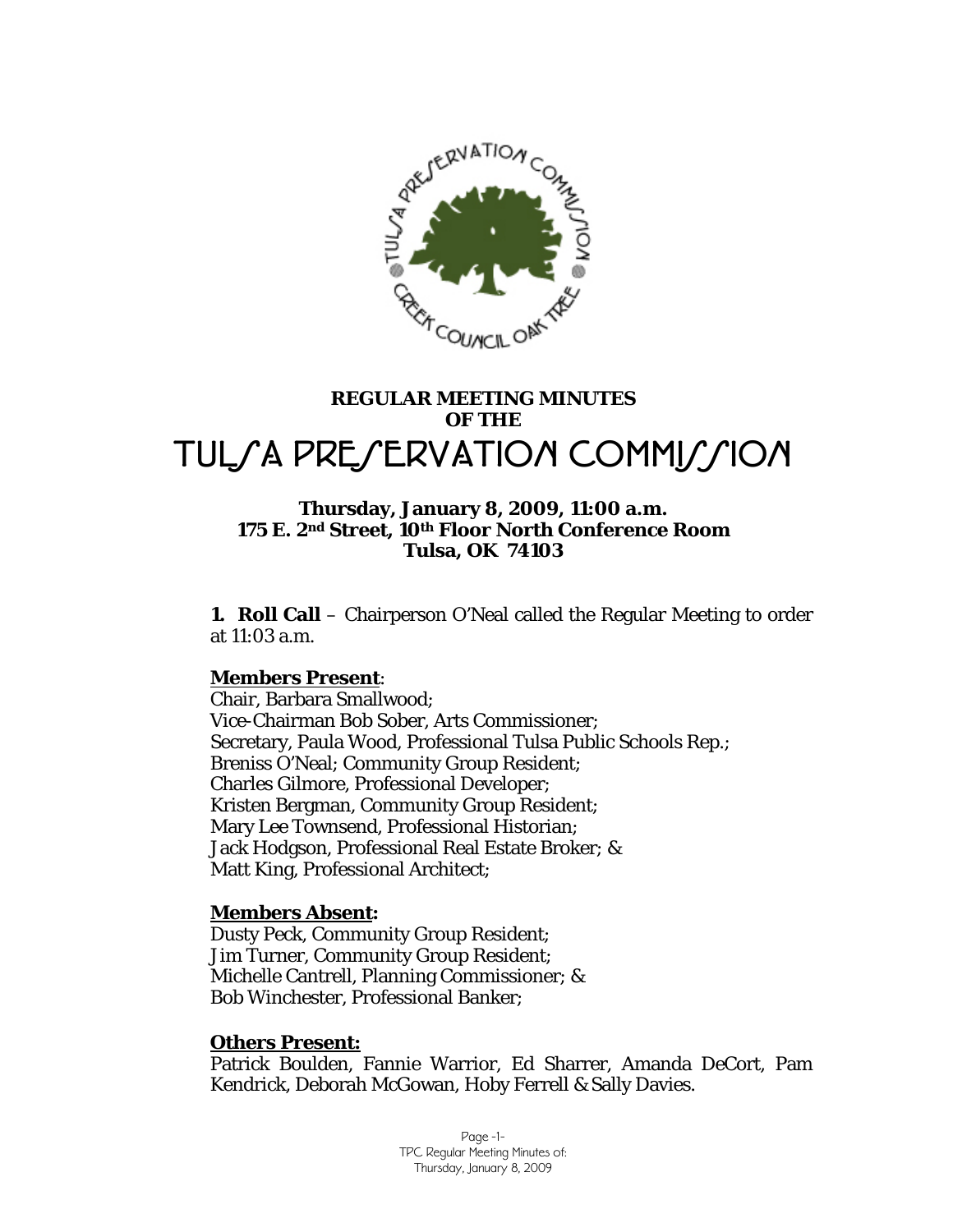### **2. Memorial Announcement for Kurt & Vickie Ackermann**

 A. Tulsa Municipal Rose Garden Rose Shrubs honoring Kurt & Vickie Ackermann

Chairperson O'Neal brought two (2) beautiful long stem white roses to the meeting this morning to honor and remember the Commission's Legal Advisor, and good friend, Kurt Ackermann. She sat the roses at the front of the meeting table next to Kurt's name plate.

Chairperson O'Neal stated that it was certainly with great sadness that she had to announce that there will be a memorial service on Friday, January 9, 2009 for Kurt & Vickie Ackermann at the Central Center at Centennial Park at 2:00 p.m. She encouraged everyone to try to make every effort to be there.

Chairperson O'Neal announced on behalf of the Tulsa Preservation Commission, as Chairperson, she initiated the process to honor Kurt & Vickie Ackermann in one of Tulsa's historic crown jewels, the Tulsa Municipal Rose Garden. She stated that Kurt's daughter, Candice through a representative named Casey Rideout will receive a card from the Tulsa Garden Center stating the roses will be presented in their memory. Chairperson O'Neal stated that there will be two (2) rose shrubs planted by the City of Tulsa Parks Department. Chief Horticulturalist of the Park & Recreation Department, Maureen Turner informed Chairperson O'Neal that the two (2) rose shrubs will be planted in February or March of this year depending on the weather. Chairperson O'Neal stated that the memorial will be recorded in the Book of Roses that will be permanently kept in the library at the Tulsa Garden Center. She added that the book will be available for public viewing; but it will not be available for anyone to check out of the library.

Chairperson O'Neal stated that the roses were \$20 each. She stated that she will be mailing a \$40 check tomorrow to Casey Rideout on behalf of the Tulsa Preservation Commission; and if anyone would care to contribute to this fund that it would be greatly appreciated. Several members of the Commission responded by stating that they will contribute to the fund. Chairperson O'Neal stated if the contributions exceed the initial \$40 that they may have a third rose bush planted in their memory.

Chairperson O'Neal stated, to her understanding that Joe Schulte, a Park Department Board member stated that the Park Department is going to plant a tree in the memory of Kurt Ackermann. She added that Mr. Schulte wasn't sure of the location; but that they were possibly planning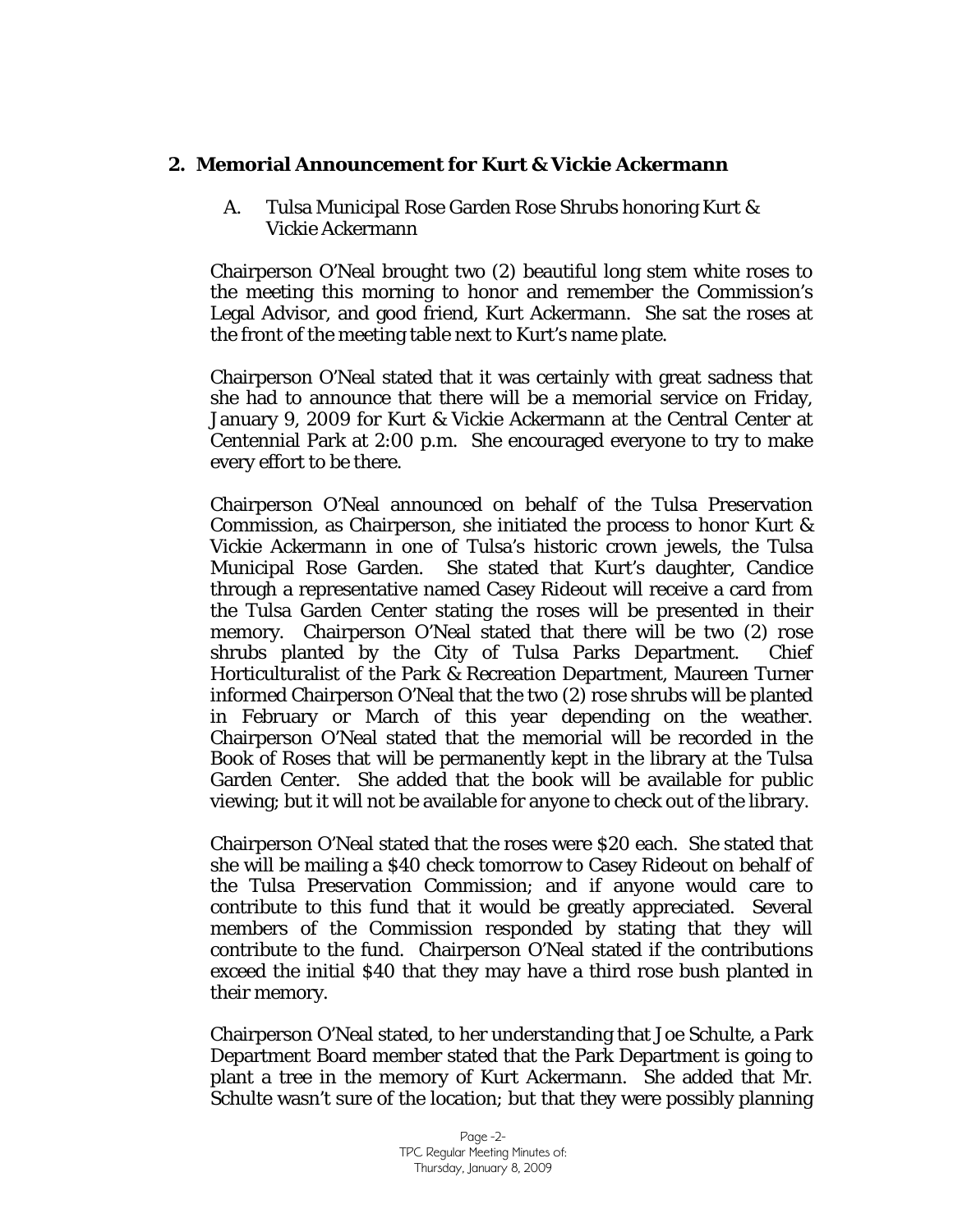to plant the tree sometime next week. Chairperson O'Neal stated that Kurt is being honored by many Tulsa Boards that he served on.

Chairperson O'Neal thanked City of Tulsa Legal Advisor, Patrick Boulden for attending the meeting. Mr. Boulden thanked the Commission for honoring his friend and co-worker, Kurt Ackermann in such a special way. He also stated that he will try his best to fill Kurt's shoes for the Commission to the best of his ability.

### **3. Approval of Minutes of Previous Meetings Regular Meeting Minutes for December 11, 2008**

Chairperson O'Neal asked if anyone would like to make a motion to approve the Regular Meeting Minutes from last months' meeting.

Commissioner Townsend made a motion to *Approve* the Regular Meeting Minutes for December 11, 2008 subject to the proposed hand out of amended minutes to the Commission regarding to a statement made by the Rules & Regulation Committee Chairman (on page 14); and a statement made by Ms. DeCort (on page 16) regarding the Certified Local Government Program. The motion was seconded by Commissioner Bergman.

Chairperson O'Neal asked Mrs. Warrior to announce the Roll Call.

## **By a show of hands, all "In Favor" of the motion to**  *Approve* **the December 11, 2008 Regular Meeting Minutes as indicated above:**

- (1) Chairperson O'Neal;
- (2) Vice-Chair Smallwood;
- (3) Charles Gilmore;
- (4) Jack Hodgson;
- (5) Mary Lee Townsend;
- (6) Kristen Bergman;
- (7) Paula Wood;
- (8) Bob Sober;
- (9) Matt King;

#### **All Opposed:**

None;

#### **All Abstaining:**

None;

#### **All not present during this vote:** None;

Page -3- TPC Regular Meeting Minutes of: Thursday, January 8, 2009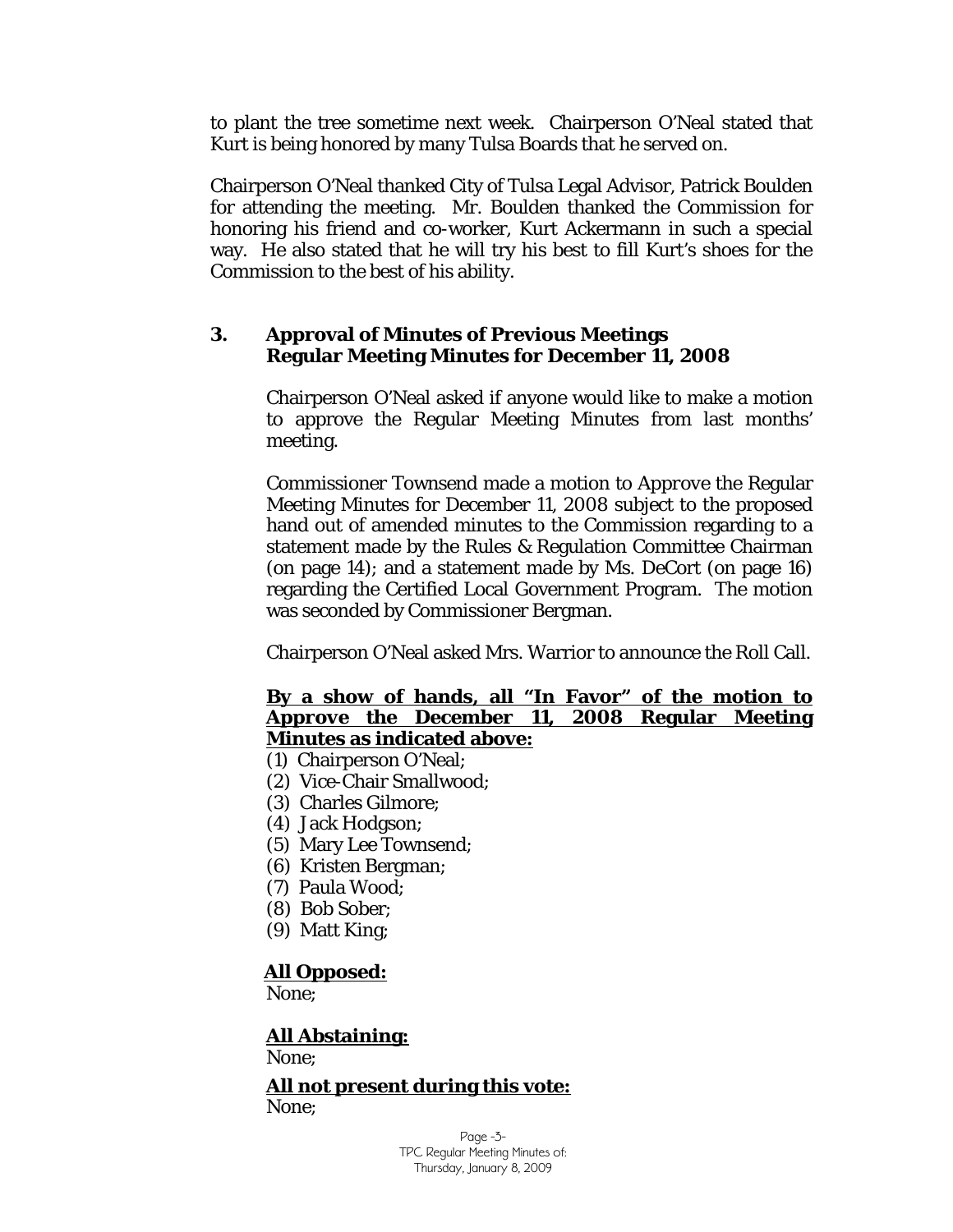The motion was *Approved Unanimously* by members present and voting.

# **4. Committee Reports**

# **A. Historic Preservation Committee**

# **i. Announcement of Conflict of Interest**

Chairperson O'Neal asked the Commission if anyone had a conflict of interest with any of the Certificate of Appropriateness (COA) requests that have been brought before the Commission today. No one had a conflict of interest with any of the proposals.

## **ii. Applications for Certificate of Appropriateness**

Chairperson O'Neal briefly informed the COA applicants of how their proposals would be reviewed by the Tulsa Preservation Commission for a final determination.

# **1. 1030 E. 18th Street** (North Maple Ridge)

Applicant: Hoby Ferrell Request:

I. Addition to rear elevation of property according to plans submitted.

COA Subcommittee Complete Application Date: 01-06-2009

# *APPROVAL of PART 1 - WITH NO CONDITIONS*

Mr. Sharrer presented Part 1 of 2 Parts of Hoby Ferrell's Certificate of Appropriateness application to the Commission for a final review. Mr. Ferrell plans to add an addition to the rear elevation of the property according to the plans that he has submitted. Mr. Sharrer distributed a copy of Mr. Ferrell's plans to the Commission. Photographs and drawings were available for review and a slide presentation was shown of the structure in the North Maple Ridge District.

Mr. Sharrer verbally read the guidelines for Part 1 of this proposal under *Additions* for the North Maple Ridge District.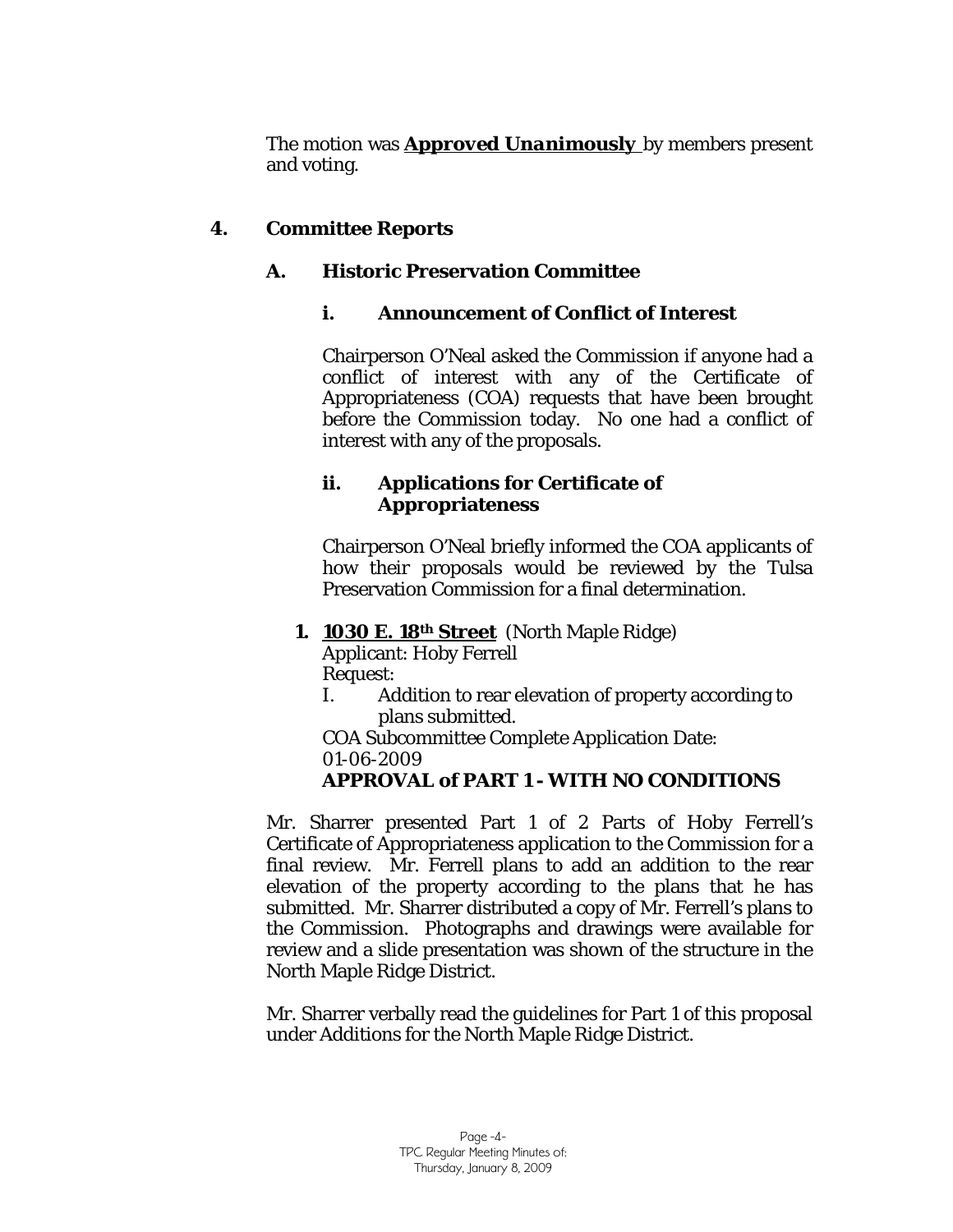The Commission was concerned about Mr. Ferrell being able to match the brick and mortar. It was also concerned about the gutter.

Mr. Ferrell stated that he will use Kansas fired brick from 1915 era that he believes will match very close to the existing. He added that he will move the gutter over to the hide the brick line.

North Maple Ridge Representative Sally Davies stated that she likes what Mr. Ferrell plans to do with the property; and that she was in favor of the rear addition.

Chairperson O'Neal asked Vice-Chair Smallwood to please give her report of the recommendation from the COA Subcommittee on Part 1 of this application.

Vice-Chair Smallwood stated that the COA Subcommittee considered Part 1 of Hoby Ferrell's application to be complete after his proposal was reviewed at the January 6, 2009 meeting. She stated that the COA Subcommittee recommended by a unanimous vote to *Approve Part 1* of Mr. Ferrell's proposal for *Additions* based on the appropriate design guidelines.

After the Commission further reviewed this application, Vice-Chair Smallwood made a motion to *Approve Part 1* of Mr. Ferrell's application as recommended by the COA Subcommittee. The motion was seconded by Commissioner Wood.

Chairperson O'Neal asked Mrs. Warrior to announce the Roll Call.

#### **By a show of hands, all "In Favor" of the motion to**  *Approve Part 1* **of Hoby Ferrell's application with no conditions:**

- (1) Chairperson O'Neal;
- (2) Vice-Chair Smallwood;
- (3) Charles Gilmore;
- (4) Jack Hodgson;
- (5) Mary Lee Townsend;
- (6) Kristen Bergman;
- (7) Paula Wood;
- (8) Bob Sober;
- (9) Matt King;

#### **All Opposed:**

None;

#### **All Abstaining:**

None;

Page -5- TPC Regular Meeting Minutes of: Thursday, January 8, 2009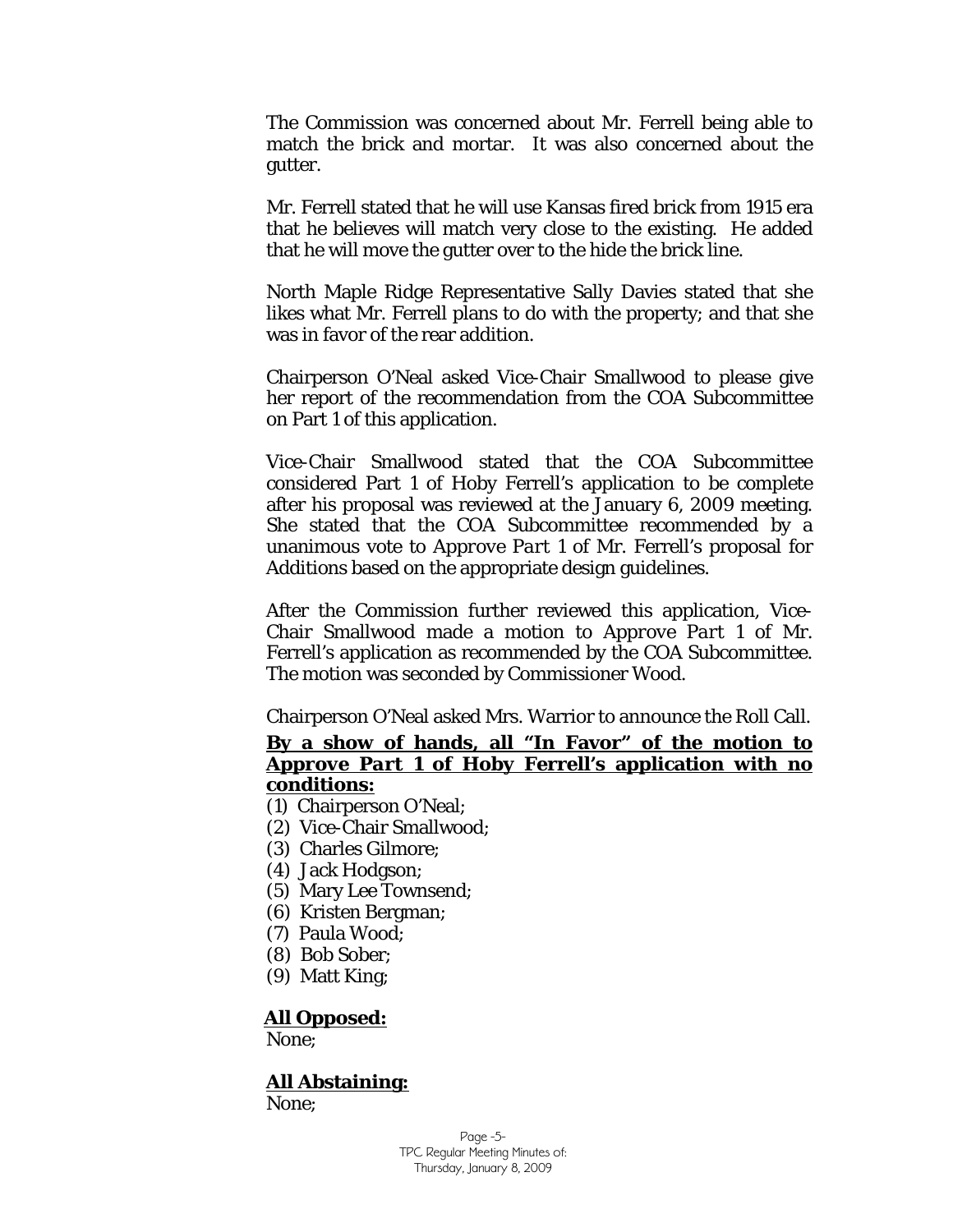# **All not present during this vote:**

None;

The motion was *Approved Unanimously* by members present and voting.

*The Tulsa Preservation Commission Approved 1 of 2 Parts of Hoby Ferrell's proposal based on guidelines under General Requirements, B.1.0.1, B.1.0.2 & B.1.0.3; Building Materials and Elements, B-1.2.1 & B.1.2.2; & under Roofs, B.1.3.2 for Additions to Existing Structures for the North Maple Ridge District.*

 **1. 1030 E. 18th Street** (North Maple Ridge) Applicant: Hoby Ferrell

Request:

II. Construct brick & wrought iron fence along front and side property lines according to plans submitted.

COA Subcommittee Complete Application Date: 01-06-2009 *APPROVAL of PART 2 - WITH CONDITIONS* 

Mr. Sharrer presented Part 2 of 2 Parts of Hoby Ferrell's Certificate of Appropriateness application to the Commission for a final review. Mr. Ferrell plans to construct a brick & wrought iron fence along the front and side property lines of the structure according to the plans that he has submitted. Mr. Sharrer distributed a copy of Mr. Ferrell's plans to the Commission. Photographs and drawings were available for review and a slide presentation was shown of the property in the North Maple Ridge District.

Mr. Sharrer verbally read the above stated guidelines for Part 2 of this proposal under *New Construction* for the North Maple Ridge District.

The Commission asked Mr. Ferrell questions about the brick column; replacement of a transition; and about adding a rowlock cap at the low wall.

Mr. Ferrell answered the Commission's questions to the best of his ability. Mr. Ferrell informed the Commission that he would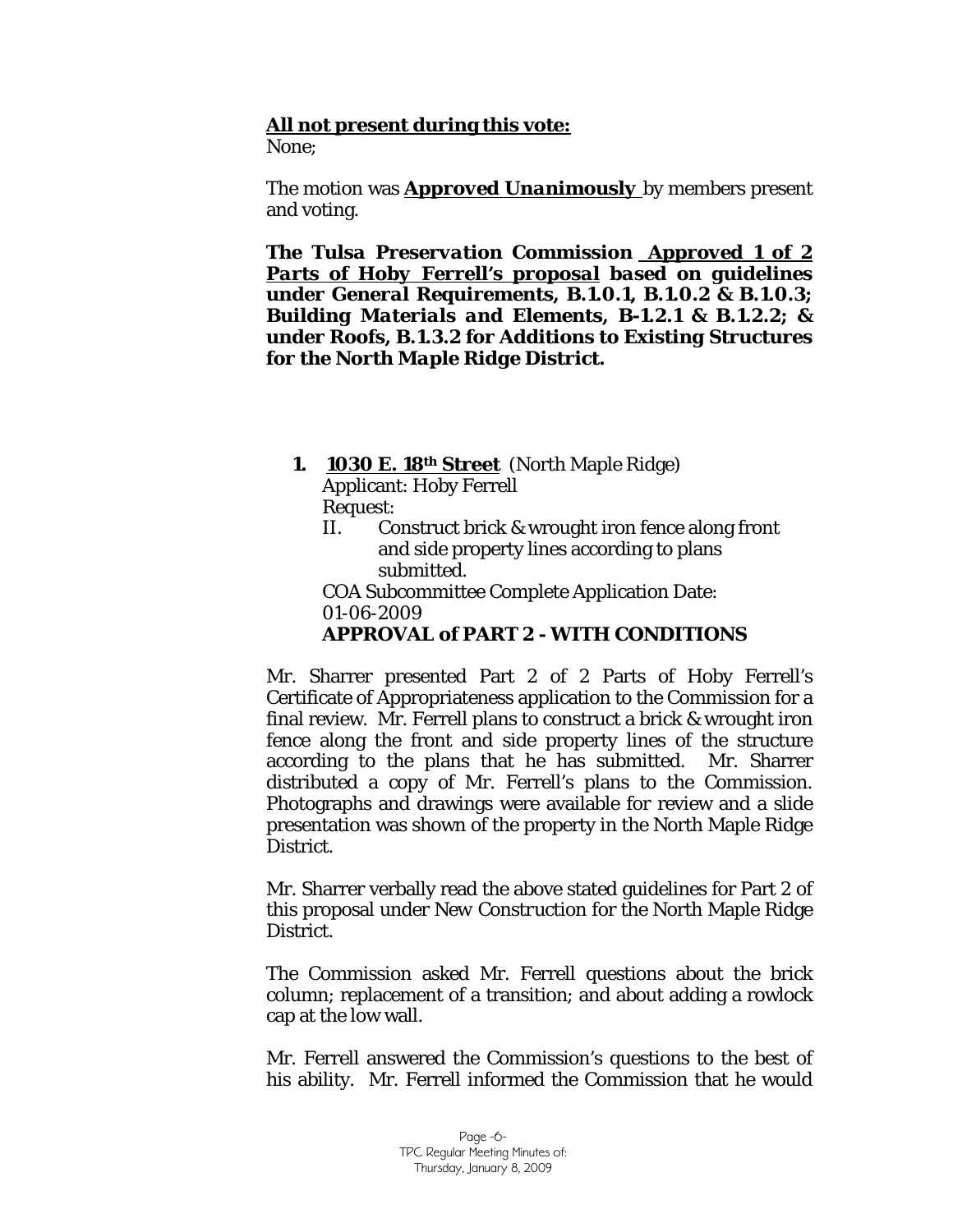like to add some security to the property; and that he only wanted the 7 foot fence to be simple and elegant.

The Commission complimented Mr. Ferrell on his plans of the brick & wrought iron fence.

Chairperson O'Neal asked Vice-Chair Smallwood to please give her report of the recommendation from the COA Subcommittee on Part 2 of this application.

Vice-Chair Smallwood stated that the COA Subcommittee considered Part 2 of Hoby Ferrell's application to be complete after his proposal was reviewed at the January 6, 2009 meeting. She stated that the COA Subcommittee recommended by a majority vote to *Approve Part 2* of Mr. Ferrell's proposal for *Additions* based on the appropriate design guidelines with the following conditions:

> ◊ That Mr. Ferrell provides supporting documentation of additional drawings, dimensions, elevations on the grade change and samples at the TPC meeting on 01- 08-2009.

After the Commission further reviewed this application, Vice-Chair Smallwood stated that Mr. Ferrell has presented the supporting documentation to the Commission that was requested of him by the COA Subcommittee on Part 2 of this application. Vice-Chair Smallwood made a motion to *Approve Part 2* of Mr. Ferrell's application with the following new conditions:

- $\Diamond$  Add a matching brick column at the corner of 18<sup>th</sup> & Norfolk to terminate and turn the corner for the iron fence;
- ◊ Replacement of a transition at the house and corner; &
- ◊ Add a rowlock cap at the low wall.

The motion was seconded by Commissioner King.

Chairperson O'Neal asked Mrs. Warrior to announce the Roll Call.

#### **By a show of hands, all "In Favor" of the motion to**  *Approve Part 2* **of Hoby Ferrell's application with conditions:**

- (1) Chairperson O'Neal;
- (2) Vice-Chair Smallwood;
- (3) Charles Gilmore;
- (4) Jack Hodgson;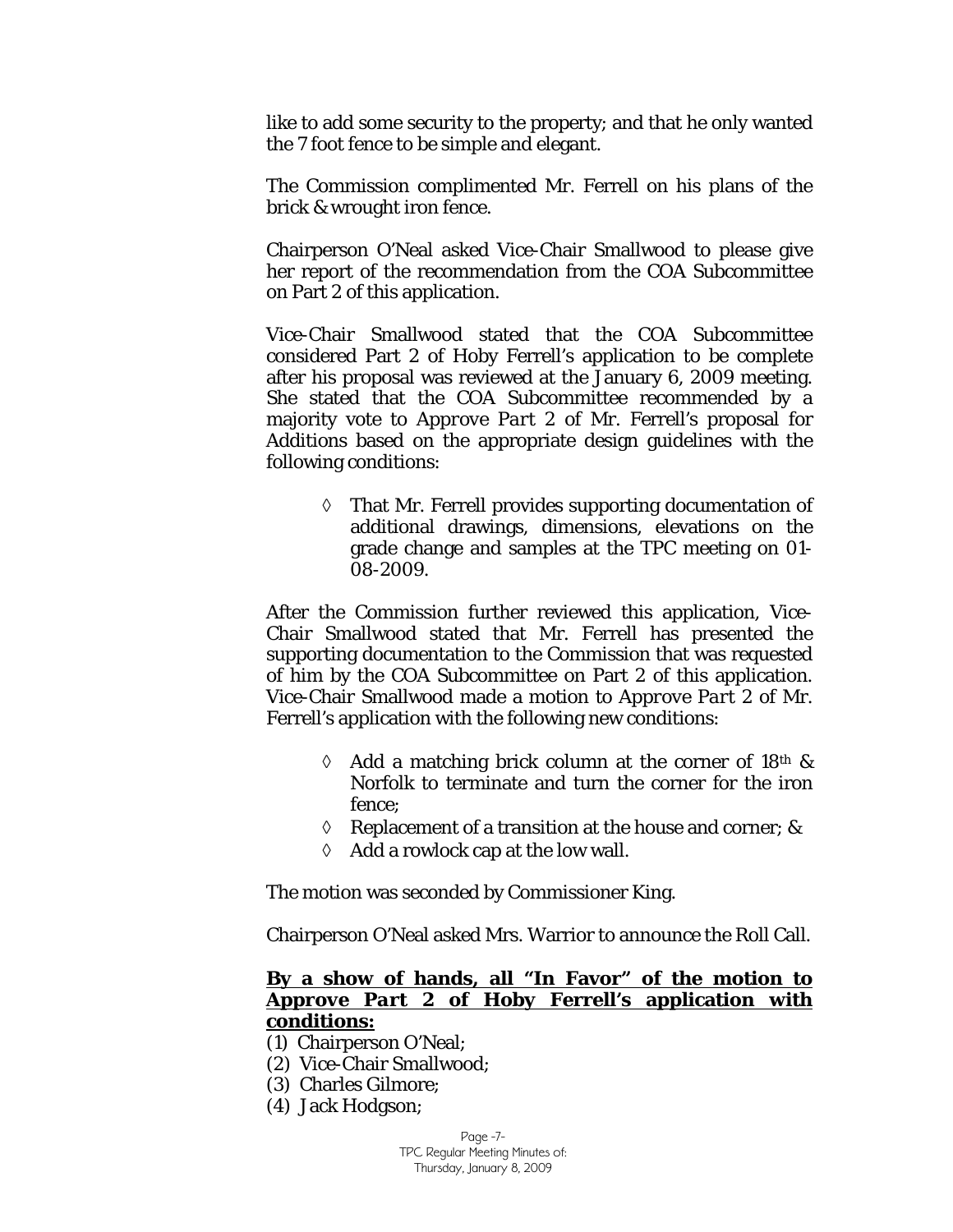- (5) Kristen Bergman;
- (6) Paula Wood;
- (7) Bob Sober;
- (8) Matt King;

### **All Opposed:**

(9) Mary Lee Townsend;

## **All Abstaining:**

None;

#### **All not present during this vote:** None;

The motion was *Approved by Majority* by members present and voting.

#### *The Tulsa Preservation Commission Approved Part 2 of 2 Parts of Hoby Ferrell's proposal based on guidelines under Building Site, 1.1.3 for New Construction for the North Maple Ridge District.*

#### **2. 1020 E 18th Street** (North Maple Ridge) Applicant: Hoby Ferrell Request: Construct natural concrete driveway on east side of property according to plans submitted. COA Subcommittee Complete Application Date: 01-06-2009 *APPROVAL WITH NO CONDITIONS*

Mr. Sharrer presented Hoby Ferrell's Certificate of Appropriateness application to the Commission for a final review. Mr. Ferrell plans to construct a natural concrete driveway on the east side of his property according to the plans that he has submitted. Mr. Sharrer distributed a copy of Mr. Ferrell's plans to the Commission. Photographs and drawings were available for review and a slide presentation was shown of the property in the North Maple Ridge District.

Mr. Sharrer verbally read the guidelines of this proposal under *Additions* for the North Maple Ridge District.

Chairperson O'Neal asked Vice-Chair Smallwood to please give her report of the recommendation from the COA Subcommittee on this application.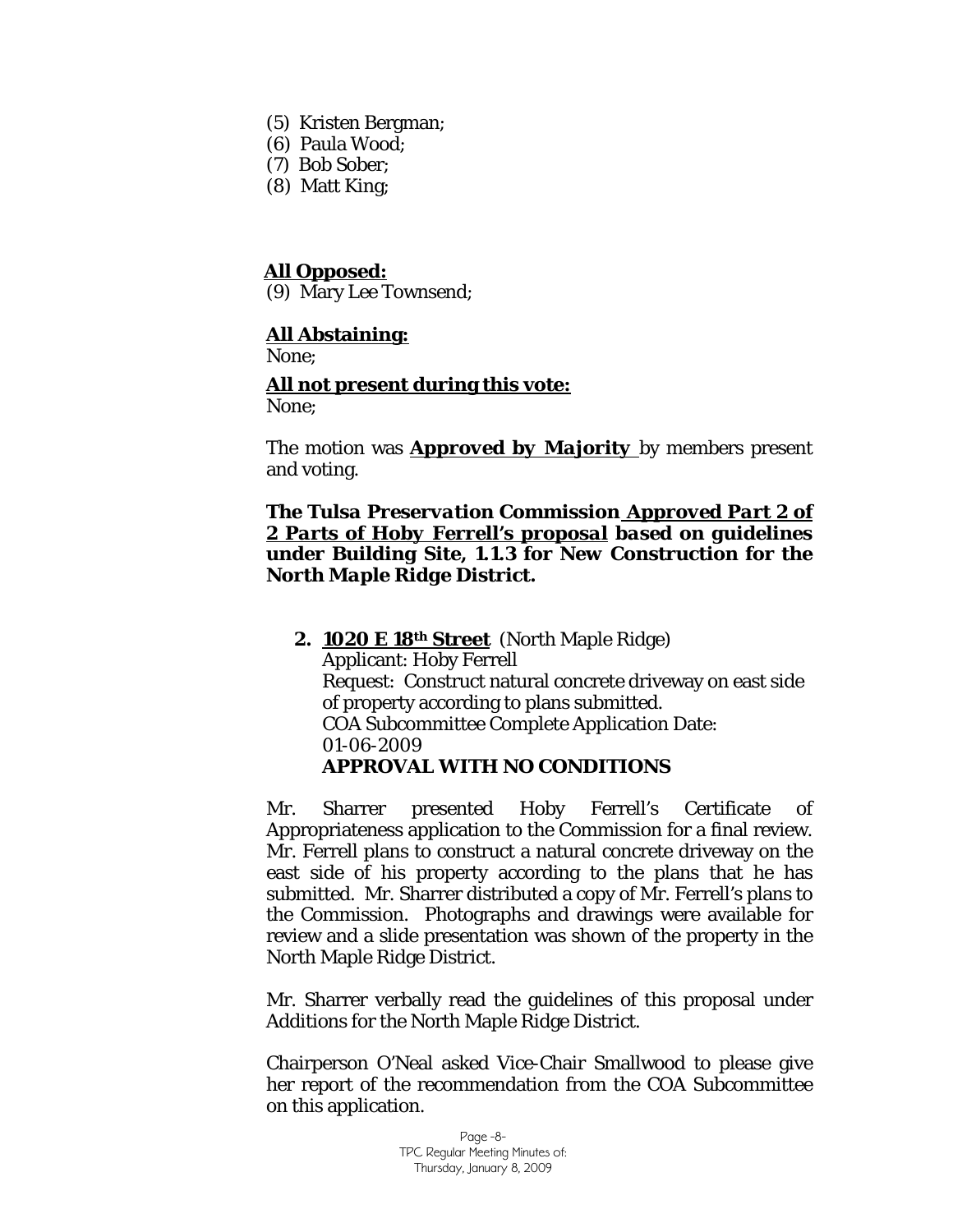Vice-Chair Smallwood stated that the COA Subcommittee considered Hoby Ferrell's application to be complete after his proposal was reviewed at the January 6, 2009 meeting. She stated that the COA Subcommittee recommended by a unanimous vote to *Approve* Mr. Ferrell's proposal for *Additions* based on the appropriate design guidelines with the following conditions:

> ◊ That the applicant provides supporting documentation of the grade leveling; and bring more pictures of the proposed driveway at the TPC meeting on 01-08-2009

After the Commission further reviewed this application, Vice-Chair Smallwood stated that Mr. Ferrell has submitted the supporting documentation to the Commission that was asked of him by the COA Subcommittee. She made a motion to *Approve*  Mr. Ferrell's application as recommended by the COA Subcommittee without the conditions. The motion was seconded by Commissioner Townsend.

Chairperson O'Neal asked Mrs. Warrior to announce the Roll Call.

# **By a show of hands, all "In Favor" of the motion to**  *Approve* **Hoby Ferrell's application with no conditions:**

- (1) Chairperson O'Neal;
- (2) Vice-Chair Smallwood;
- (3) Charles Gilmore;
- (4) Jack Hodgson;
- (5) Mary Lee Townsend;
- (6) Kristen Bergman;
- (7) Paula Wood;
- (8) Bob Sober;
- (9) Matt King;

# **All Opposed:**

None;

# **All Abstaining:**

None;

# **All not present during this vote:**

None;

The motion was *Approved Unanimously* by members present and voting.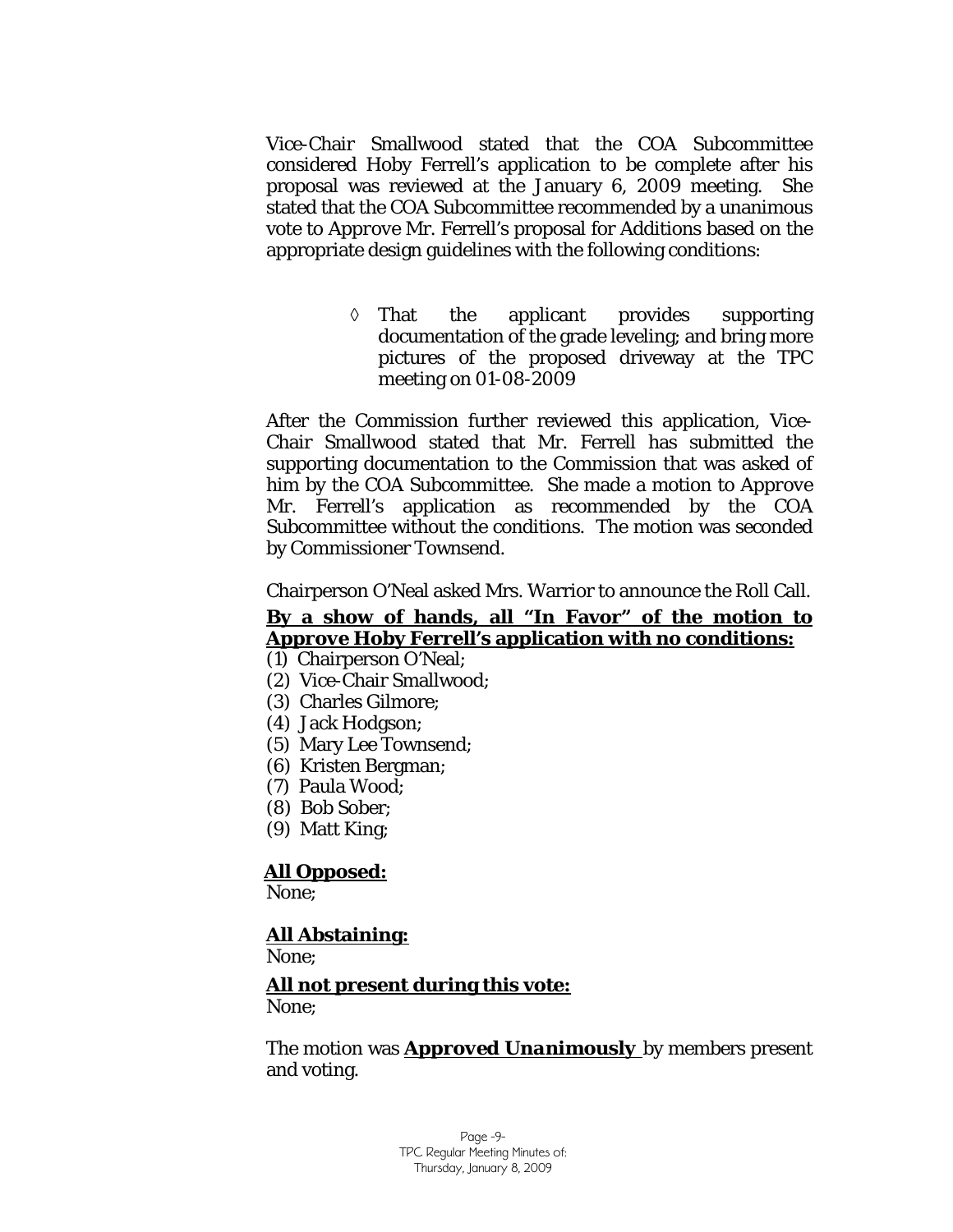#### *The Tulsa Preservation Commission Approved Hoby Ferrell's proposal based on guidelines under Building Site, B.1.1.2 for Additions to Existing Structures for the North Maple Ridge District.*

3. **1528 S. Troost Avenue** (Swan Lake) Applicant: Robert Wann Request: Replace existing front door with new wood Craftsman-style front door. COA Subcommittee Complete Application Date: 01-06-2009 *APPROVAL WITH NO CONDITIONS*

Mr. Sharrer presented Robert Wann's Certificate of Appropriateness application to the Commission for a final review. Mr. Wann plans to replace the existing front door with a new wood Craftsman style front door. Photographs and drawings were available for review and a slide presentation was shown of the structure in the Swan Lake District.

Mr. Sharrer verbally read the above stated guidelines of this proposal under *Rehabilitation* for the Swan Lake District.

Mr. Wann was unable to attend the meeting.

Chairperson O'Neal asked Vice-Chair Smallwood to please give her report of the recommendation from the COA Subcommittee on this application.

Vice-Chair Smallwood stated that the COA Subcommittee considered Robert Wann's application to be complete after his proposal was reviewed at the January 6, 2009 meeting. She stated that the COA Subcommittee recommended by a unanimous vote to *Approve* Mr. Wann's proposal for *Rehabilitation* based on the appropriate design guidelines. Vice-Chair Smallwood also added that Stacey Bayles, former TPC member and the next door neighbor of Mr. Wann spoke on behalf of Mr. Wann's proposal at the January 6th meeting. Vice-Chair Smallwood stated that Ms. Bayles is supporting the new wood Craftsman style front door; and that she believes the new wood front door that Mr. Wann is proposing is appropriate to the style of the home and for the neighborhood.

After the Commission further reviewed this application, Vice-Chair Smallwood made a motion to *Approve* Mr. Wann's application as recommended by the COA Subcommittee without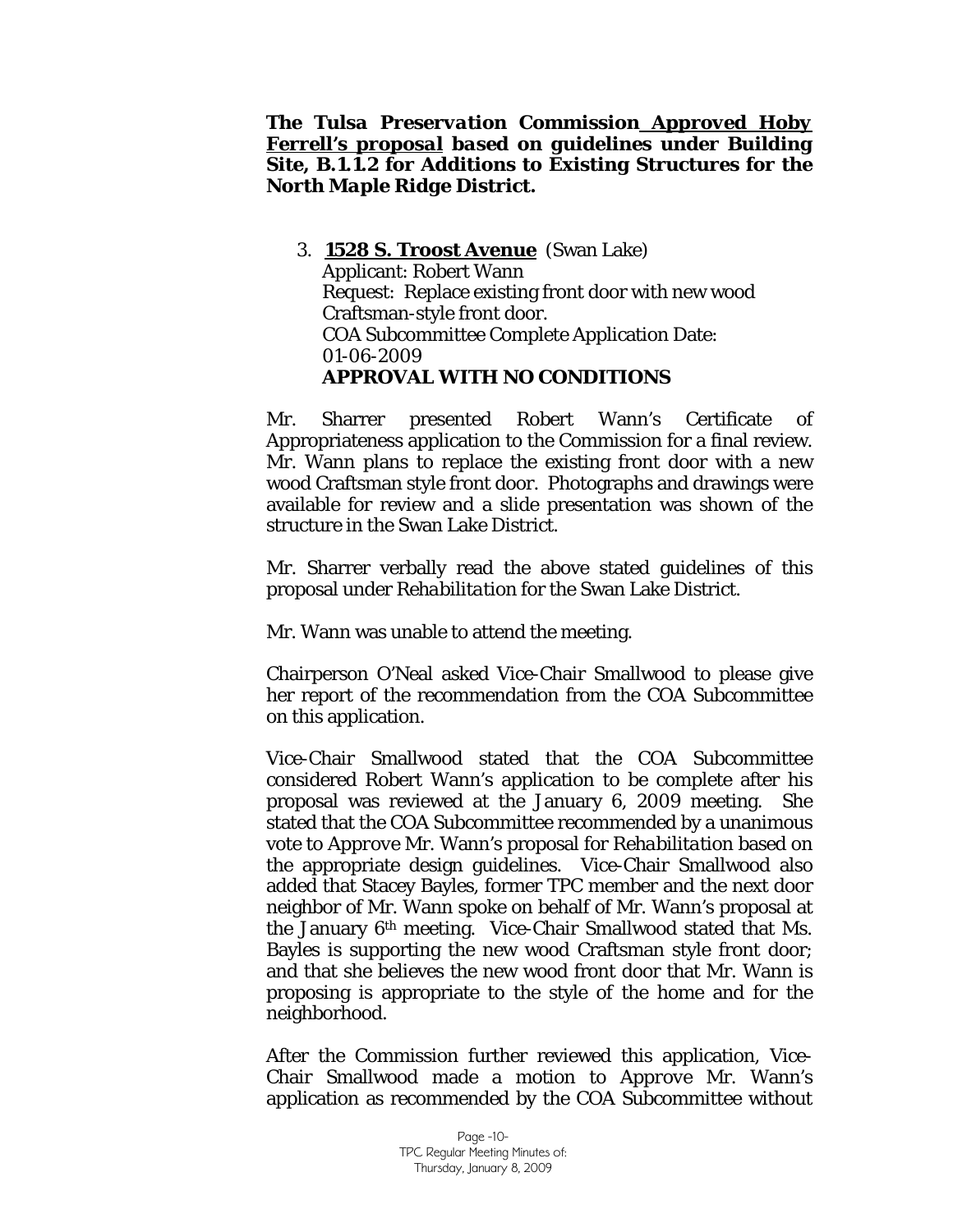conditions. The motion was seconded by Commissioner Bergman.

Chairperson O'Neal asked Mrs. Warrior to announce the Roll Call.

# **By a show of hands, all "In Favor" of the motion to**  *Approve* **Robert Wann's application with no conditions:**

- (1) Chairperson O'Neal;
- (2) Vice-Chair Smallwood;
- (3) Charles Gilmore;
- (4) Jack Hodgson;
- (5) Mary Lee Townsend;
- (6) Kristen Bergman;
- (7) Paula Wood;
- (8) Bob Sober;
- (9) Matt King;

## **All Opposed:**

None;

#### **All Abstaining:**

None;

#### **All not present during this vote:**

None;

The motion was *Approved Unanimously* by members present and voting.

*The Tulsa Preservation Commission Approved Robert Wann's proposal based on guidelines under General Requirements, A.1.0.1 & Windows and Doors A.1.2.1 & A.1.2.3 for Rehabilitation of Existing Buildings for the Swan Lake District.*

4. **1608 S. Detroit Avenue** (North Maple Ridge) Applicant: Tim Walterbach Request: Construct concrete front walk and steps according to plans submitted. COA Subcommittee Complete Application Date: 01-06-2009 *APPROVAL WITH NO CONDITIONS*

Mr. Sharrer presented Tim Walterbach's Certificate of Appropriateness application to the Commission for a final review. Mr. Walterbach plans to construct a concrete front walk with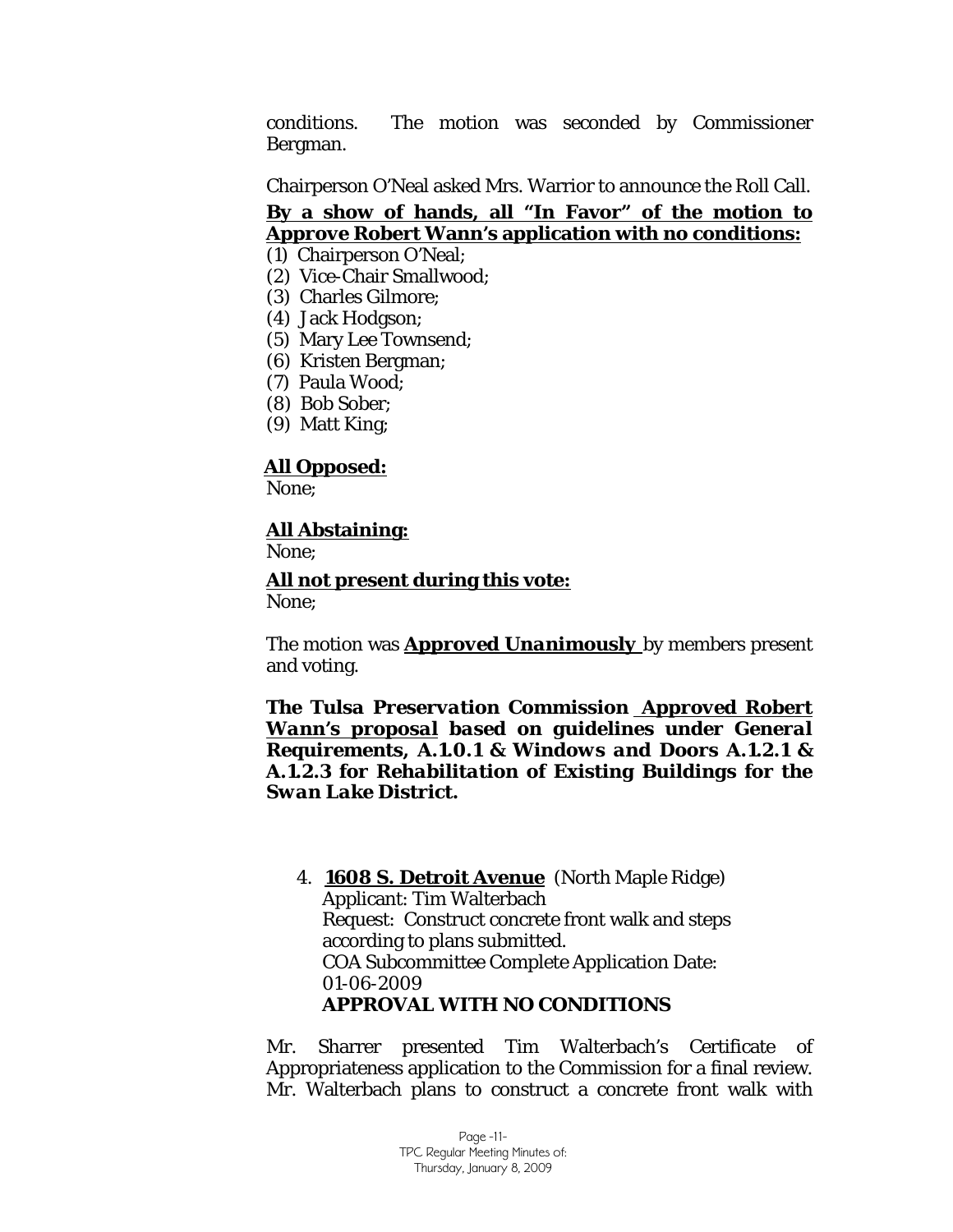steps according to the plans that he has submitted. Mr. Sharrer distributed a copy of Mr. Walterbach's plans to the Commission. Photographs and drawings were available for review and a slide presentation was shown of the property in the North Maple Ridge District.

Mr. Sharrer read the appropriate design guidelines for this proposal under *New Construction for the North Maple Ridge District.* 

Mr. Walterbach was unable to attend the meeting.

Chairperson O'Neal asked Vice-Chair Smallwood to please give her report of the recommendation from the COA Subcommittee.

Vice-Chair Smallwood stated that the COA Subcommittee considered Tim Walterbach's application to be complete after his proposal was reviewed at the January 6, 2009 meeting. She stated that the COA Subcommittee recommended by a unanimous vote to *Approve* Mr. Walterbach's proposal for *New Construction in North Maple Ridge* based on the appropriate design guidelines.

Vice-Chair Smallwood made a motion to *Approve* Mr. Walterbach's application for New Construction as recommended by the COA Subcommittee. The motion was seconded by Commissioner Wood.

After the Commission further reviewed this application, Vice-Chair Smallwood made a motion to *Approve* Mr. Walterbach's application with no conditions based the appropriate design guidelines.

Chairperson O'Neal asked Mrs. Warrior to announce the Roll Call.

#### **By a show of hands, all "In Favor" of the motion to**  *Approve* **Tim Walterbach's application with no conditions:**

- (1) Chairperson O'Neal;
- (2) Vice-Chair Smallwood;
- (3) Charles Gilmore;
- (4) Jack Hodgson;
- (5) Mary Lee Townsend;
- (6) Kristen Bergman;
- (7) Paula Wood;
- (8) Bob Sober;
- (9) Matt King;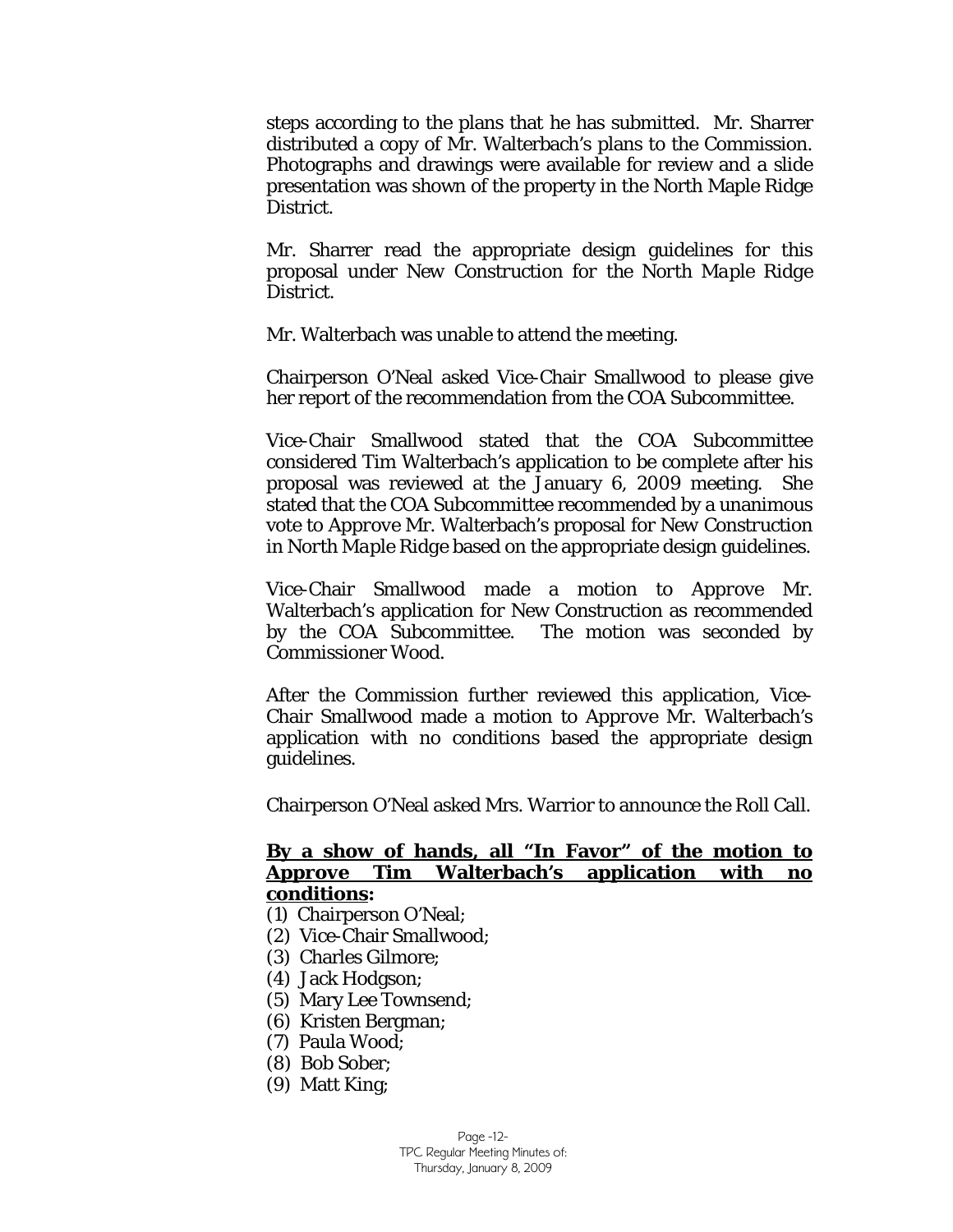## **All Opposed:**

None;

#### **All Abstaining:** None; **All not present during this vote:** None;

The motion was *Approved Unanimously* by members present and voting.

*The Tulsa Preservation Commission Approved Tim Walterbach's proposal based on guidelines under Building Site, C.1.1.4 for New Construction for the North Maple Ridge District.*

# **B. Rules & Regulations Committee i) Conflict of Interest Forms**

Rules & Regulations Committee Chairman Charles Gilmore distributed a conflicts of interest form to the Commission called "City of Tulsa Authorities, Boards and Commissions Report of whether Conflicts of Interest Exist." Chairman Gilmore asked the Commission to please review the form and note any conflicts of interest, and to sign the form and return it to staff. He stated that this form will be filed with the City Clerk of the City of Tulsa annually for the fiscal year ending June 30 by August 1.

# **C. Outreach Committee**

Outreach Committee Chairperson Kristen Bergman distributed a questionnaire for the Commission to fill out; and return to her at the end of the meeting. She stated that the questionnaire was a very brief quiz asking about your knowledge of the National Register of historic properties.

She reported that the next meeting of the Outreach Committee will be at Elote,  $5<sup>th</sup>$  & Boston at 11:30 a.m., on Friday, January 16, 2009.

# **5. Elect New Officers for 2009**

- ◊ **Vice-Chairperson &**
- ◊ **Secretary**

Chairperson O'Neal announced that the Commission will be electing

Page -13- TPC Regular Meeting Minutes of: Thursday, January 8, 2009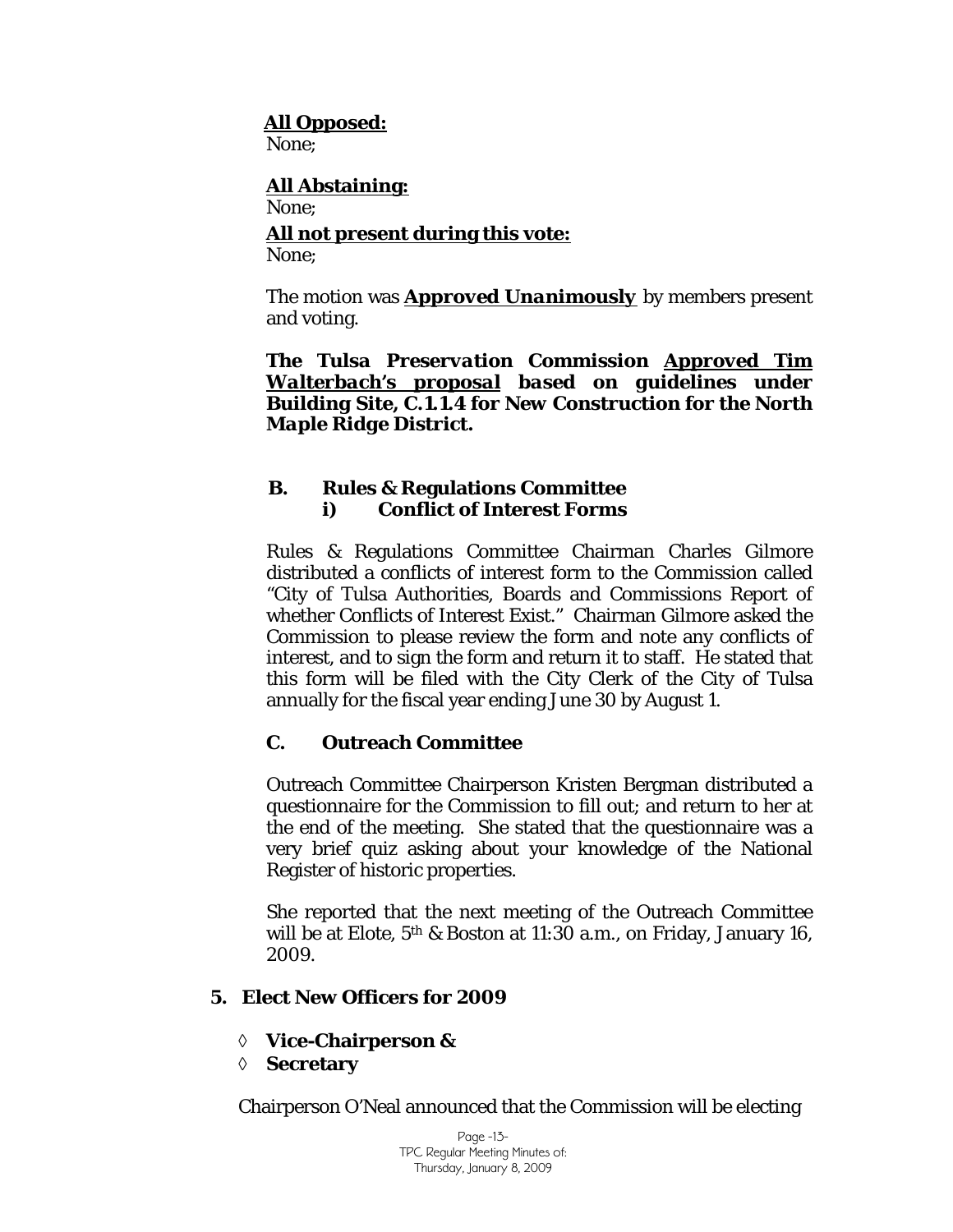new officers for Year 2009. She stated that the Vice-Chairperson automatically becomes the Chairperson.

Chairperson O'Neal stated that everyone should have a ballot in front of them to fill out to elect the Vice-Chairperson and Secretary. She stated that Bob Sober was nominated at the last meeting for Vice-Chair; and Paula Wood and Kristen Bergman were nominated for Secretary. Chairperson O'Neal stated that in order to stay in compliance with the Open Meeting Act that anyone in the gallery or anyone that may walk into the meeting room may come in and look at our ballots that the Board members are marking to elect the 2009 Vice-Chair. She asked the Commission to please sign and print their names at the bottom of the ballot as it indicates.

Chairperson O'Neal stated that she will start with the election for Secretary. She asked Commissioners Bergman and Wood to please leave the room until all the ballots have been cast. Chairperson O'Neal asked Commissioners Townsend and Hodgson to please count the number of votes to write down. After all the votes were counted, the ballots were handed to Mrs. Warrior for verification and Chairperson O'Neal announced the new Tulsa Preservation Commission Secretary for 2009. She announced that the new Secretary is Professional Tulsa Public Schools Representative, Paula Wood.

Commissioners Bergman and Wood were asked to return to the meeting room; and Chairperson O'Neal announced that by ballot voting, Commissioner Wood is the Commission's Secretary for 2009.

◊ Ballot votes for Paula Wood as TPC Secretary for Year 2009:

> Commissioner Wood received 5 votes out of 9 Votes; &

◊ Ballot votes for Kristen Bergman as TPC Secretary for Year 2009:

> Commissioner Bergman received 4 votes out of 9 votes.

The Commission welcomed and congratulated Commissioner Wood as its new Secretary.

All ballots were accounted for and handed to Mrs. Warrior for verification and Chairperson O'Neal announced the new Tulsa Preservation Commission Vice-Chairman for 2009. She announced the new Vice-Chairman is Bob Sober.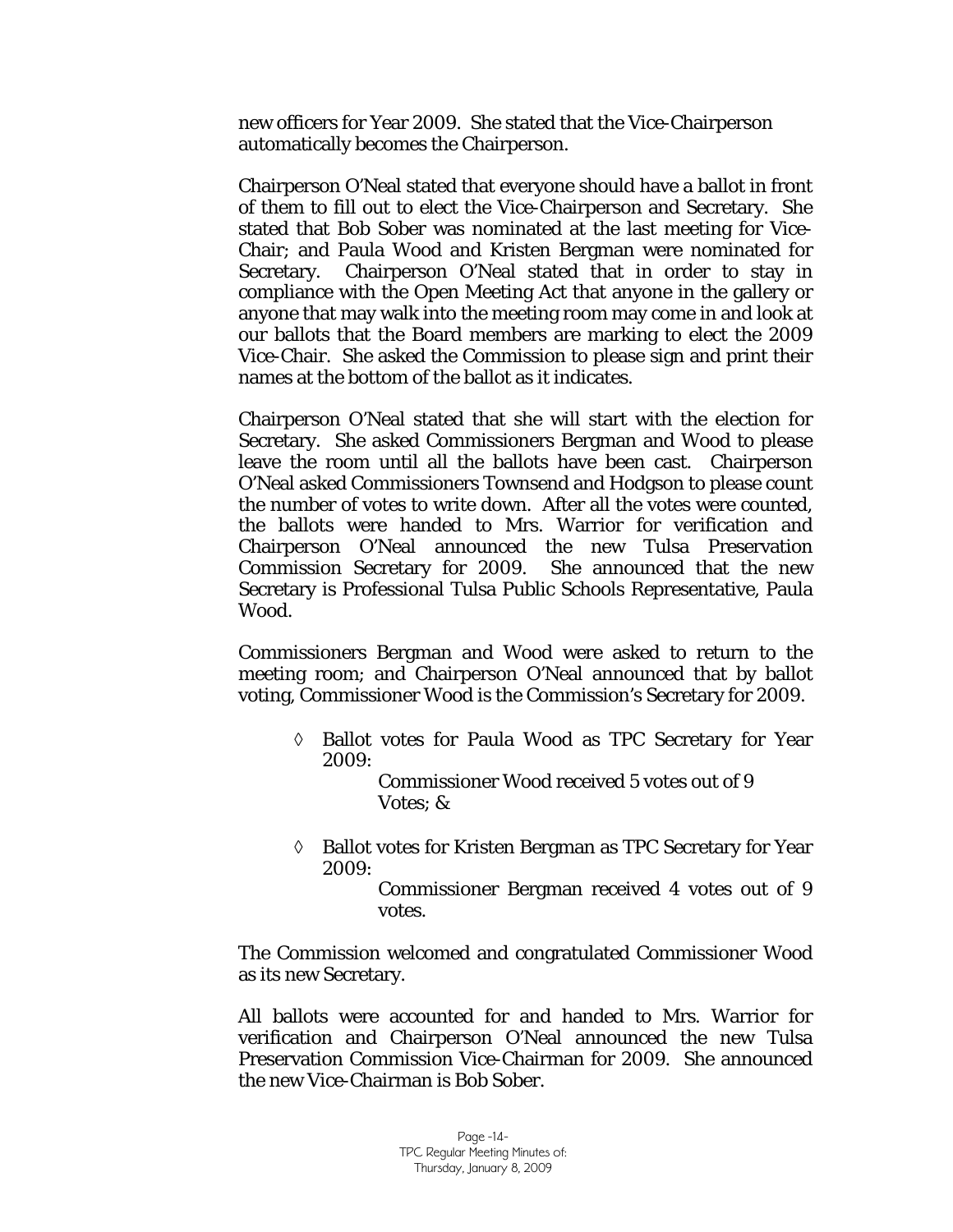◊ Ballot votes for Bob Sober as TPC Vice-Chairman for Year 2009:

> Commissioner Sober received 8 votes out of 9 Votes; (Commissioner Sober - Abstained)

The Commission welcomed and congratulated Commission Sober as its new Vice-Chairman.

Commissioner Gilmore stated that he would like to give a vote of thanks to our Madam Chairperson O'Neal during the past year. He stated that Chairperson O'Neal has worked very hard; and that she has done a tremendous job in keeping our meetings short and to the point. Commissioner Gilmore added that we use to have meetings that lasted 3 to 4 hours long; and that he applauded Chairperson O'Neal for chairing the Commission last year and doing a great job. The Commission thanked and applauded Chairperson O'Neal for her great efforts.

Chairperson O'Neal thanked Commissioner Gilmore for his kind words.

One of the Commissioners asked Chairperson O'Neal to continue to be their Chairperson for Year 2009. Chairperson O'Neal responded by stating that she had already polished the new gavel for Barbara Smallwood to take over as the new Chairperson.

#### **6. Chair Report**

Chairperson O'Neal stated that Commissioner Gilmore has already opened the door there for her. She stated that she would like to thank everyone so much for helping her streamline the process; and bringing our meetings into focus. Chairperson O'Neal stated that she would also like to thank the three (3) Commissioners who were unable to attend the meeting this afternoon, Alice Rodgers, Michelle Cantrell and Dusty Peck. She stated that these three (3) commissioners certainly had some good contributions for the Commission last year; and that she appreciated them. Chairperson O'Neal announced that she really appreciated each and every one of the commissioners and staff members for their help and support. She stated that we all have our strengths and together as a whole that the Commission is really strong, informed and fair and; that she's very proud of everything that the Commission has done this last year.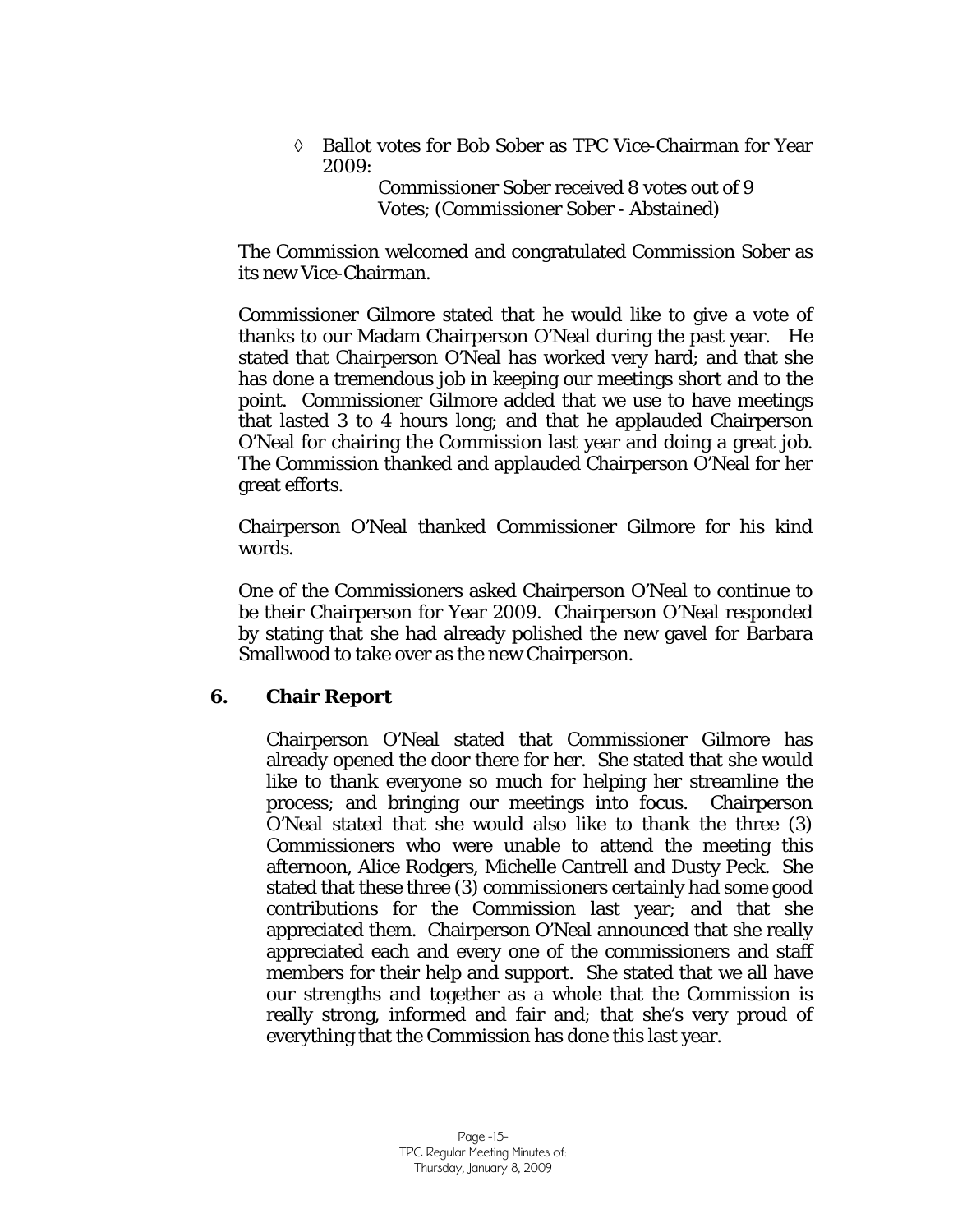Chairperson O'Neal stated that the Commission has had numerous achievements; and that she would like to name a few of those accomplishments:

- ◊ The Tulsa Preservation Commission hosting the National Preservation Conference;
- ◊ Commissioner Smallwood's Art Deco Tour that was outstanding;
- ◊ Amanda DeCort's Bicycle Tour was awesome;
- ◊ Ed Sharrer's Walking Safari Tour was really enjoyed by many people;
- ◊ The Historic Garden Tours of Tulsa that she believes was very well received.

Chairperson O'Neal stated that she believes that the three (3) tours performed by the Commission and staff really surpassed the conference attendees expectations.

- ◊ Very proud of the numbers that we (TPC) have increased on the National Register Listing;
- ◊ Very proud of Cathy Ambler's project on the Pearl Street District; &
- ◊ For Barbara Smallwood's chairmanship of the COA.
- ◊ She individually thanked Amanda DeCort, Ed Sharrer and Fannie Warrior for their hard work that they had given throughout the past year.

# **7. Staff Report**

The December Staff Report was distributed to the Commission prior to this meeting by email.

# **8. Absence Report**

Chairperson O'Neal reported that at last months meeting a discussion took place about Commissioner Dusty Peck's attendance from last year. She stated that he has missed a total of five (5) regular and/or special meetings in the calendar year of 2008. Chairperson O'Neal stated that she has made numerous phone calls to Commissioner Peck within the past month; and that she hasn't received any response from him; nor has staff.

Chairperson O'Neal stated that Commissioner Peck has put her in a position where she has to write a letter to the Mayor according to the Commission's Rules & Regulations recommending that Commissioner Peck be removed from the Board; and request that she appoint someone else.

#### **9. New Business**